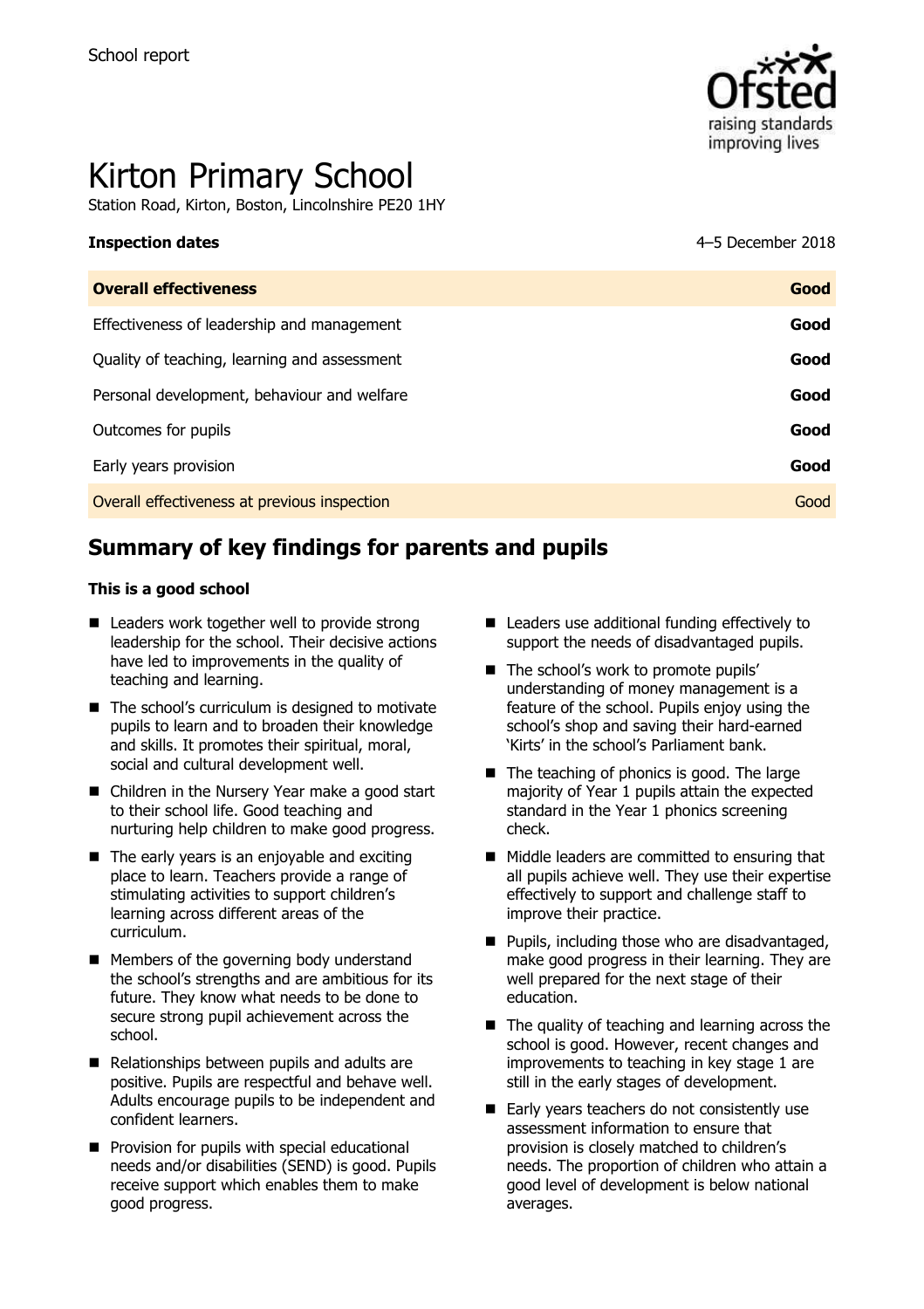

# **Full report**

### **What does the school need to do to improve further?**

- Ensure that the strategies to improve teaching and learning in key stage 1 are consistently implemented to increase further the proportion of pupils who attain the expected standards at the end of Year 2.
- **Ensure that teachers in the early years use what they know about the children's earlier** learning to plan teaching and activities that match the needs of all children.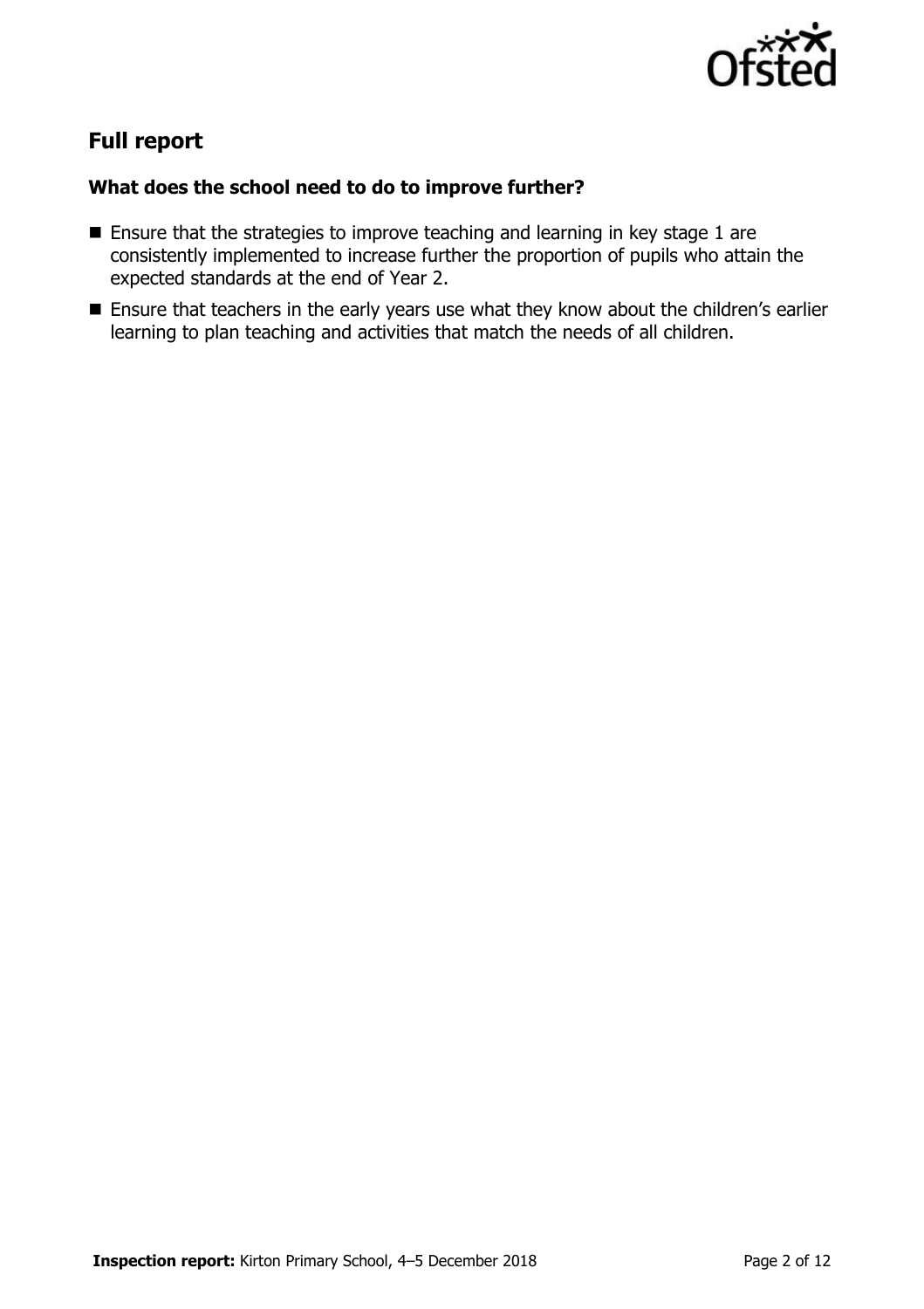

# **Inspection judgements**

#### **Effectiveness of leadership and management Good**

- School leaders have a good understanding of the school's performance. They have accurately identified the areas in need of improvement and put in place effective strategies to address them. Leaders at all levels demonstrate a strong determination to ensure that pupils receive good-quality teaching.
- The school's curriculum provides pupils with a variety of exciting learning experiences. There is a range of interesting topics which motivate and inspire pupils to learn. Leaders ensure that the curriculum reflects the context of the school and the needs of the pupils. This includes the wider curriculum, where pupils are able to develop their financial understanding through the school's Parliament bank and shop. Pupils are encouraged to consider and discuss issues in their everyday lives and relate them to events in the wider world. For example, pupils recently visited the farm that provides their school dinners. They learned about the processes involved in farming, selling and preparing their food. This knowledge then helped to inform their learning in science as well as support their factual writing.
- Middle leaders are knowledgeable and passionate about their areas of responsibility. They work effectively with teachers to improve the quality of teaching and learning and check regularly on the progress being made. Teachers value the support they receive. Middle leaders are successfully refining the way that these checks are used to hold teachers to account for improving standards for the pupils in their care.
- Leaders use the additional funding to support disadvantaged pupils effectively. Pupils receive appropriate additional support and experiences to ensure their good attendance and raise their attainment. Attendance for disadvantaged pupils is close to the national average and they make good progress in their learning.
- Leadership of provision for pupils with SEND is effective. Leaders ensure that support for these pupils is specifically tailored to meet their individual needs. There is an effective system for the early identification of pupils' needs and staff work well with external agencies to seek advice where necessary. Staff receive regular and relevant training so that provision is appropriate and enables pupils to make good progress.
- School leaders are ambitious for the school to continue to improve. They work collaboratively with the federated nursery school and with colleagues from other schools to learn from and share good practice. The school accesses high-quality training for staff and checks the impact of their actions though the effective challenge and support of the Connect Teaching School Alliance, the Lincolnshire Learning Partnership and the local authority. Staff, particularly those who are new to teaching, greatly appreciate the opportunities they receive to develop their teaching skills and improve their practice.
- The curriculum successfully develops the pupils' personal development. It ensures that pupils gain an insight into, and understanding of, British values. The school's strengths in this area were reflected in the comments of one pupil who said, 'It's important to remember that following rules means that people are kept safe and school is a better place to learn, just like in the wider world; if people obey the law, then the world is a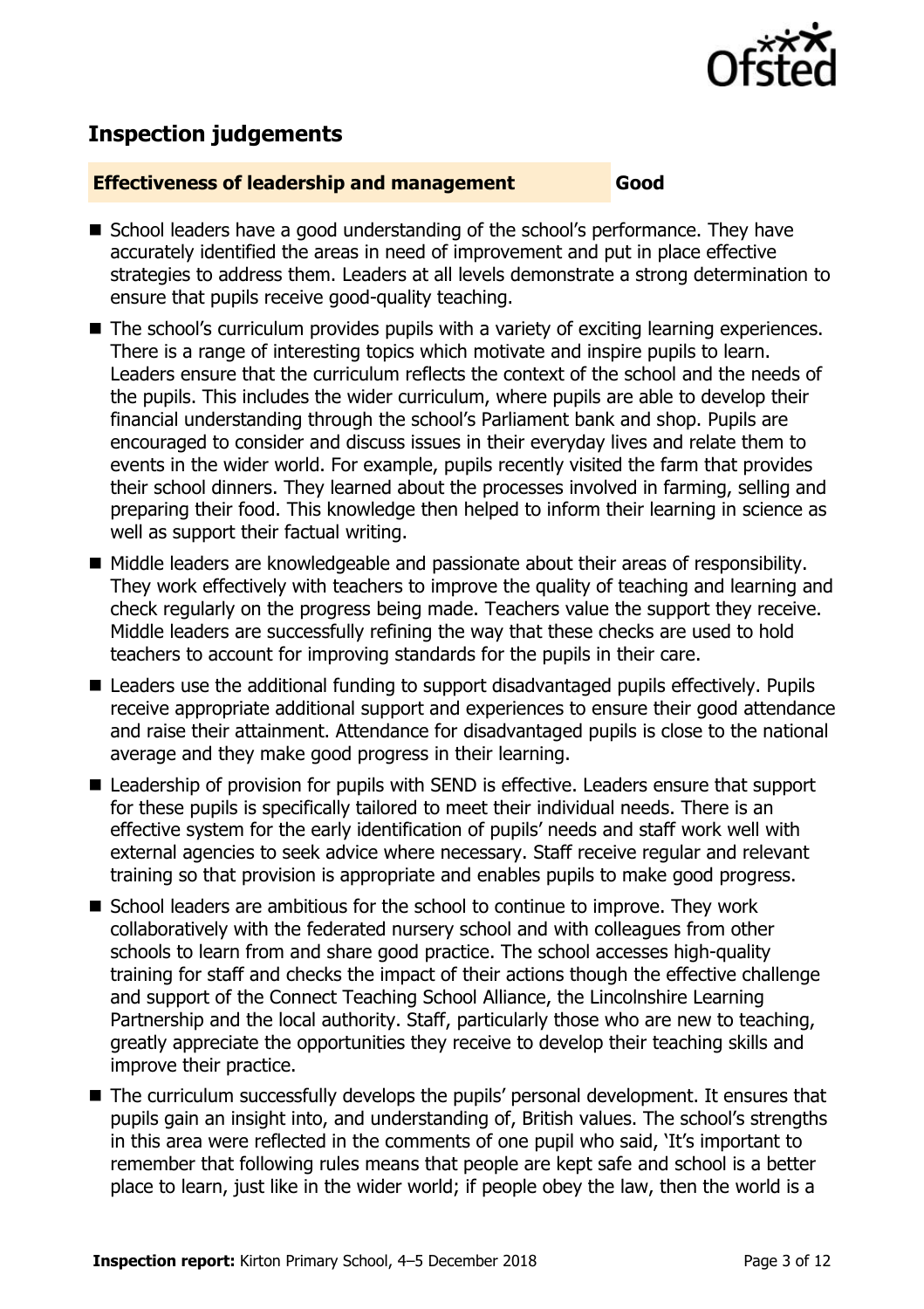

better place to live.'

■ The focus on improving the quality of teaching and learning in the early years and key stage 1 has been effective. Pupils are making stronger progress. However, not all of the improvement strategies are fully embedded and implemented consistently. Attainment is not as high as it could be in these areas of the school.

#### **Governance of the school**

- $\blacksquare$  Members of the governing body have a good strategic understanding of the school. They are proud of the school's strengths and are ambitious for its future. They ensure necessary actions to improve the school are sharply focused. They provide leaders with appropriate challenge and support.
- Governors are conscientious, prioritising the areas for improvement identified by leaders. They understand their responsibilities and closely monitor the progress and attainment of pupils to hold leaders effectively to account for school improvement.
- Governors check how well leaders allocate and monitor additional funding received by the school such as the pupil premium. They make sure that this funding is used effectively to improve the progress of disadvantaged pupils.

### **Safeguarding**

- The arrangements for safeguarding are effective. Appropriate employment checks are in place, in line with statutory requirements.
- Leaders have clear procedures and systems in place to keep pupils safe. Regular training and updates ensure that staff have a good understanding of their responsibility to safeguard children. There is a culture of vigilance for pupils' welfare.
- Leaders for safeguarding work together as an effective team. Records are well maintained and show that leaders are tenacious in pursuing concerns. They work with external agencies effectively to ensure the well-being of pupils.

#### **Quality of teaching, learning and assessment Good**

- Teaching across the school is good. Changes to staffing and effective training and support have improved the quality of teaching and learning. Where it is less strong, leaders provide skilled guidance and support so that it improves.
- Teachers demonstrate a good knowledge of the subjects they teach. They plan lessons that motivate and interest pupils in their learning. For example, pupils in lower key stage 2 Year 4 were absorbed in their task of writing a letter to a Roman soldier, which was based on their learning about the Roman empire. In another example, a teacher skilfully challenged Year 6 pupils in their mathematics lesson through well-chosen problems and high-quality questioning.
- Teachers and teaching assistants use questions well to consolidate learning and clarify misconceptions. Where questioning was most effective, it encouraged pupils to explain what they were learning and consolidate their understanding.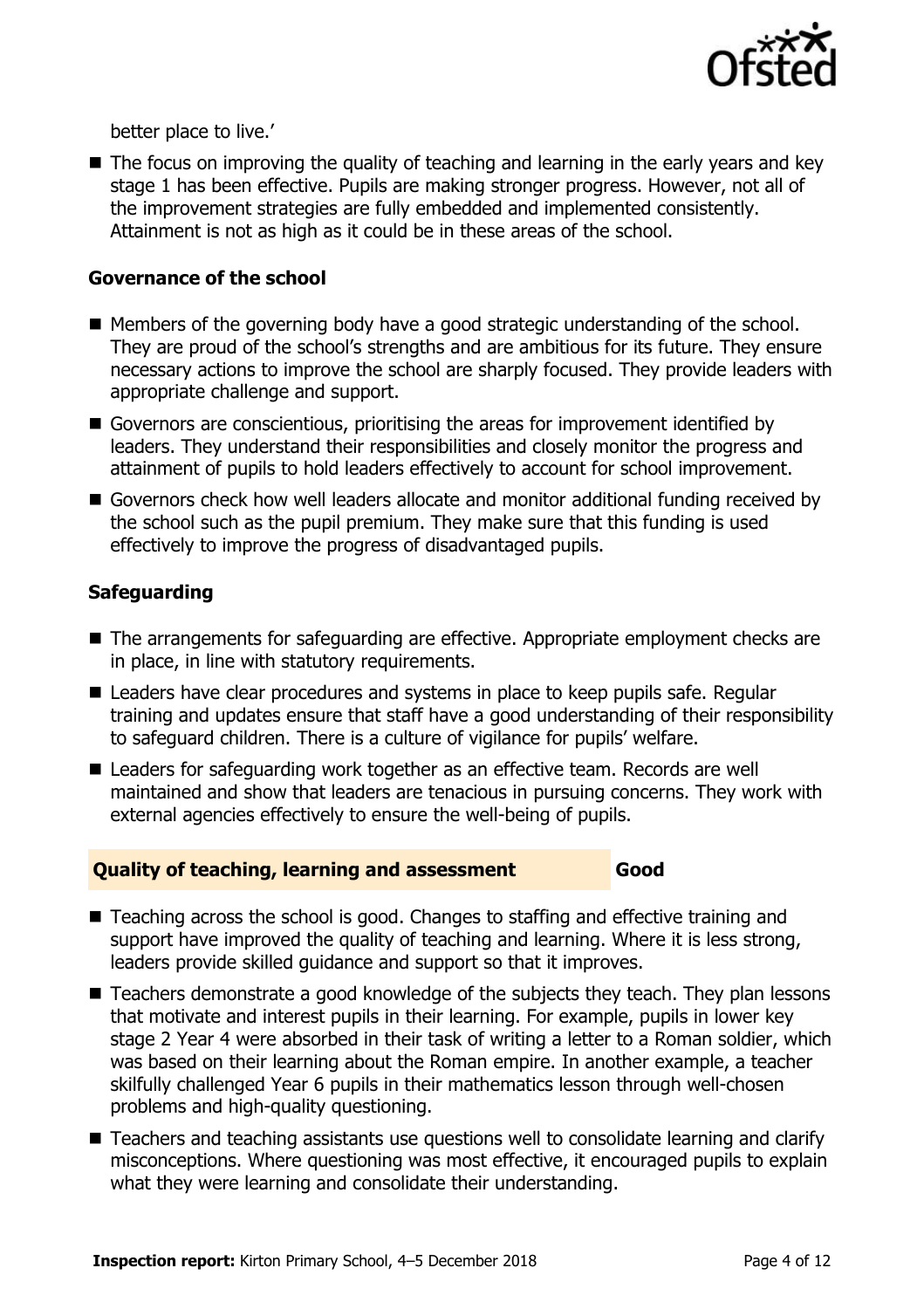

- $\blacksquare$  Successful strategies for the teaching of reading in key stage 2 have now been introduced across key stage 1. Pupils across the school benefit from regular reading lessons to develop their comprehension and focus on improving specific reading skills. Pupils say that they enjoy reading a range of texts and are encouraged to read regularly in class, in the school library, and at home.
- The teaching of phonics is good. Pupils who read to inspectors were able to use their phonics knowledge to read unfamiliar words. Pupils were also observed in lessons using their phonic knowledge to support their spelling in their writing.
- Improvements to the way mathematics is taught for pupils in key stage 1 have ensured that there is now a consistent approach across the school. Pupils have frequent opportunities to practise and apply their skills, including in other subjects. Teachers encourage pupils to use reasoning and to explain what they have done and why. For example, inspectors observed groups of Year 2 pupils animatedly discussing their errors and suggesting possible ways to resolve them.
- **Pupils write for a range of different purposes. These are often linked to topics of** interest. Teachers across the school model writing effectively and provide pupils with opportunities to practise and improve their writing. This enables pupils to develop their understanding and use of spelling, punctuation and grammar.
- Pupils who speak English as an additional language and those with SEND have effective, well-planned support. Teachers work well with teaching assistants to ensure that additional support meets pupils' needs well and is specifically targeted to move them on in their learning.
- Teachers plan regular opportunities for pupils to extend their knowledge and skills in different areas of the curriculum. Trips to places of interest and visitors to school enhance pupils' learning and broaden their life experiences. For example, during the inspection, pupils in key stage 2 benefited from a visit from the Zoo Lab. They were able to learn about, and have first-hand experience of, a variety of exotic animals which linked to their learning about animals in science.

### **Personal development, behaviour and welfare Good**

### **Personal development and welfare**

- The school's work to promote pupils' personal development and welfare is good.
- **Pupils are proud of their school. They are encouraged to be confident and take** responsibility for their learning through the school's 'learn and earn' approach. Pupils excitedly told inspectors about the school's shop and bank. They explained how they receive rewards for their academic and personal achievements, as well as for their good attendance, in the form of 'Kirts'. These can then be spent in the school shop or banked in the school's Parliament bank. The scheme is successfully teaching pupils the relationship between working to earn money and the benefits of saving and spending wisely. Older pupils also relish the opportunities to work in the shop and bank.
- Leaders have a good understanding of the local community and are ambitious for all pupils. Pupils have opportunities and experiences which encourage them to think about matters such as the use of social media as well as local and wider world issues. For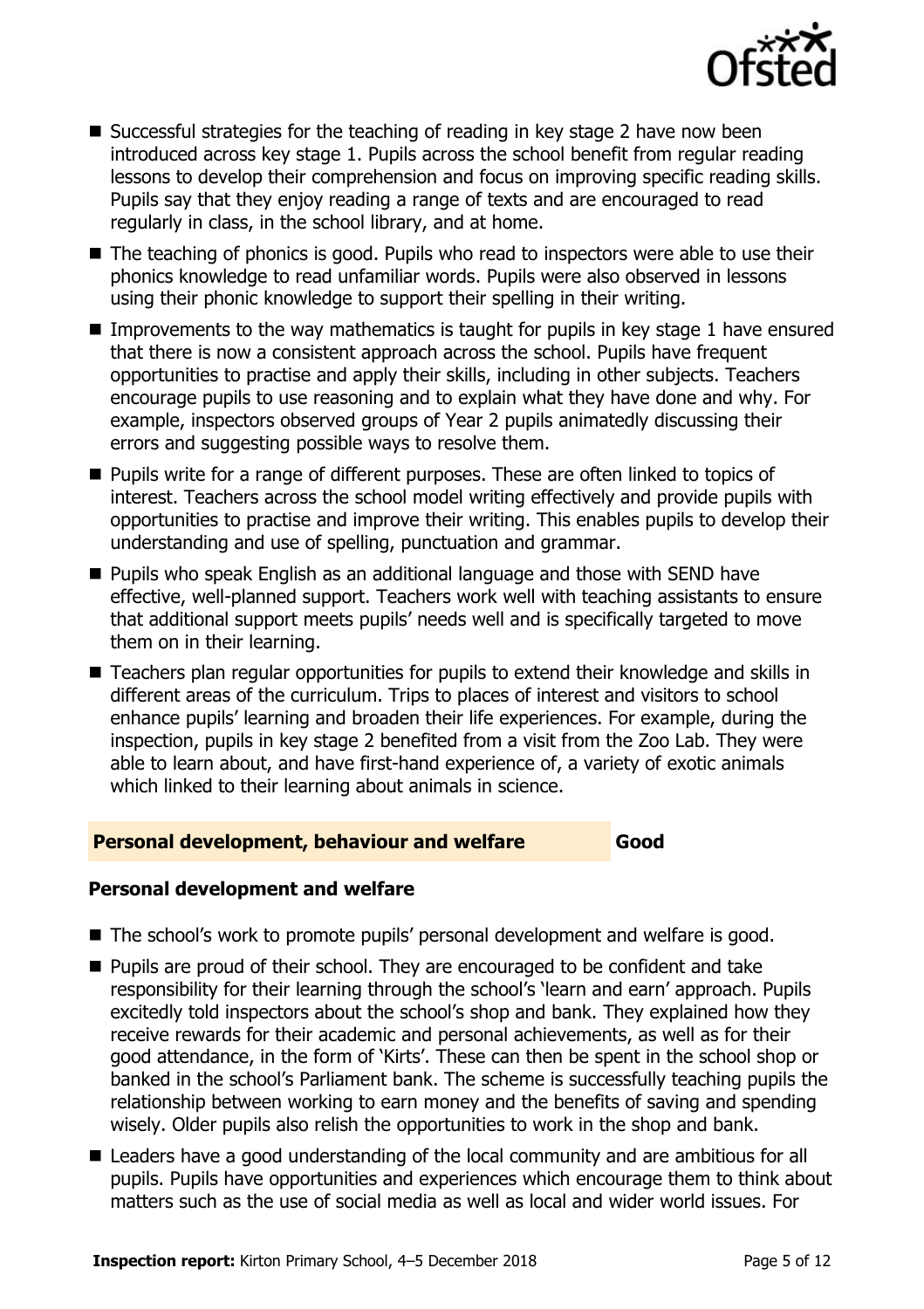

example, pupils told me how they are learning to be junior road safety officers. Some pupils explained how they have education to teach them about the dangers linked with drugs and alcohol. Other pupils explained how they take part in the 'community clean up' to help to keep their local area tidy.

- **Pupils say that they feel safe in school and that staff help them with any worries or** concerns they may have. They can discuss how the school teaches them to keep safe in a variety of different situations, including how to keep safe when using the internet. Parents who spoke with inspectors and the large majority who responded to Ofsted's online survey, Parent View, confirmed that the school keeps their child safe.
- $\blacksquare$  A few parents expressed concerns about how the school handles bullying. However, records show that instances of bullying are handled appropriately, in line with the school's behaviour policy.

#### **Behaviour**

- $\blacksquare$  The behaviour of pupils is good.
- The school is a welcoming and friendly place to learn. The environment is attractive and motivating. Pupils say that they enjoy their learning and enjoy coming to school.
- **Pupils have a good understanding about the expectations for their behaviour. They are** clear about the different forms that bullying can take and are appreciative of the support available to them if they have a concern. They say that incidents of bullying or poor behaviour sometimes happen but, when they occur, staff deal with them effectively.
- In lessons, pupils cooperate well and show mutual respect. Relationships are positive. In some lessons, pupils lost concentration if their work was not well matched to their needs.
- Leaders monitor the attendance of pupils scrupulously. They work closely with leaders for safeguarding and consult with external agencies when needed. They ensure that families are supported, and pupils are safe and attend school regularly. Attendance is in line with the national average.

### **Outcomes for pupils Good**

- Outcomes for pupils in reading, writing and mathematics at the end of key stage 2 over recent years have been strong. Leaders' focused improvement work has secured attainment that is consistently above national averages by the end of key stage 2. Pupils are well prepared for their secondary schools.
- Current pupils are making good progress in a range of subjects. Throughout the school, pupils apply their reading, writing and mathematical skills accurately and confidently.
- The proportion of pupils reaching the expected standard in the Year 1 phonics screening check is consistently above the national average. This reflects the goodquality teaching of phonics. Pupils who read with inspectors said that they enjoyed reading and showed that they are developing their early reading skills well.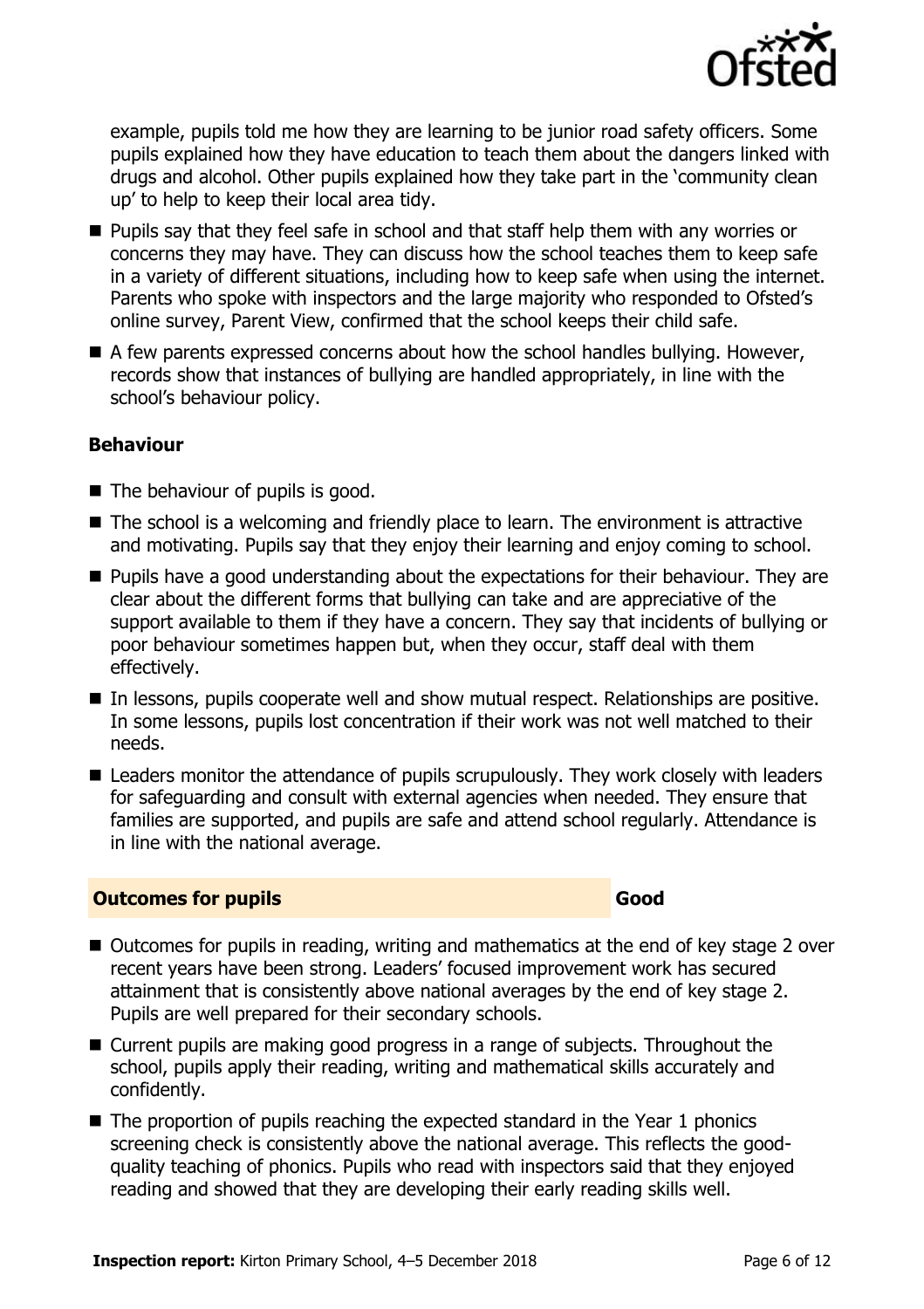

- Children enter the school with skills that are below those typical for their age. They make good progress as they move through the school. Current Year 6 pupils are making good progress in reading, writing and mathematics.
- The proportion of pupils in the school who are disadvantaged is above national averages. The school has in place effective arrangements to make sure that these pupils make good progress. They benefit from good teaching and specifically focused additional adult support, experiences and resources, when they need them.
- **Pupils with SEND and pupils who speak English as an additional language make good** progress from their starting points in reading, writing and mathematics. Leaders quickly identify pupils' learning needs. Good teaching and effective additional provision and support enable pupils to make the progress of which they are capable.
- $\blacksquare$  In recent vears, the proportions of pupils attaining the expected standards in reading, writing and mathematics by the end of key stage 1 have been below national averages. In 2018, the proportion increased. This was the result of the steps taken by leaders to improve the quality of teaching in key stage 1.
- Pupils in Year 1 and Year 2 are making good progress. Inspectors' scrutiny of pupils' books and observations during lessons confirmed that the majority of current pupils are making good progress in these subjects. However, not all of the strategies to improve the quality of teaching and learning in this key stage are securely in place. The proportion of pupils attaining the expected standards are still below national averages.

#### **Early years provision Good Good**

- Leadership of the early years is good. Leaders ensure that provision across the Nursery and Reception Years is planned well to ensure a variety of motivating activities that interest children in different areas of learning.
- Children in the Nursery Year settle quickly and make a good start to their school life. Staff build effective relationships with parents to meet children's learning and care needs well.
- Relationships between adults and children throughout the early years are nurturing and positive. Well-structured routines and procedures mean that children enjoy their time in school and are kept safe. They cooperate with each other and behave well.
- The early years classes are inclusive. Children with SEND and those who speak English as an additional language are well supported. Additional adult support and activities are carefully planned to meet children's needs well. Children with SEND and those who speak English as an additional language, along with other children in the early years, enjoy their learning and are well prepared for Year 1.
- The early years classes are inspiring and safe places to learn. Children have opportunities to develop their knowledge and understanding in different areas of the curriculum. Children are encouraged to explore, investigate and to be independent. For example, inspectors saw children independently investigating what happened as ice melted through a colander. They excitedly exclaimed, 'It's raining!' as they watched the melted water pour into the container below.
- Children's reading, writing and mathematics skills are developed well in the early vears.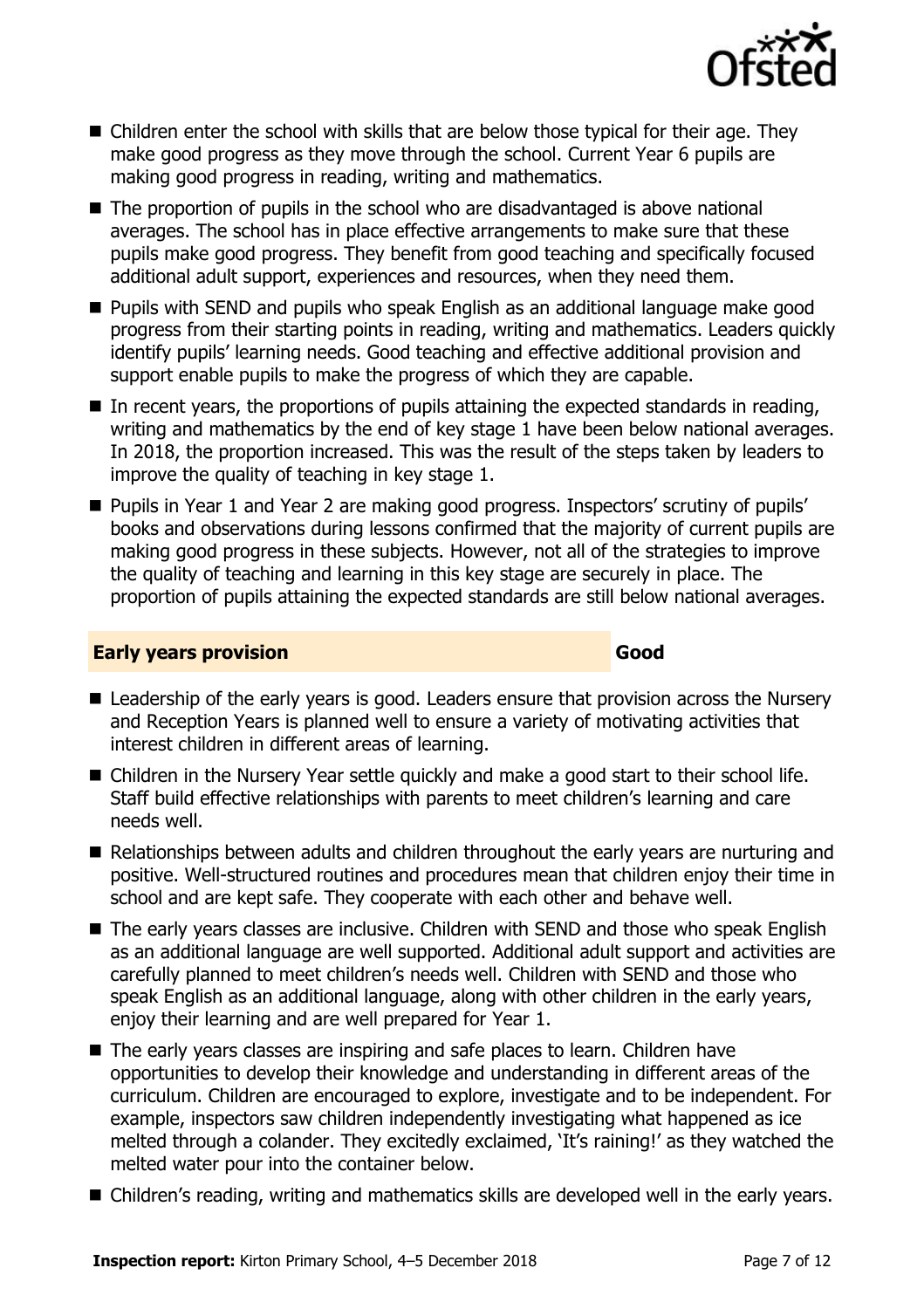

Teachers plan frequent opportunities to develop these skills through stimulating learning activities. For example, in the Reception Year, inspectors observed children developing their writing skills by creating cards for a wedding. Adults consolidated children's knowledge of vocabulary through stories and the use of real-life resources. Teachers skilfully encouraged children to use their phonics knowledge to write their own congratulation messages in their cards.

- Good teaching and care enable children to make good progress. The majority of children start the Reception Year with skills which are below typical for their age. Over recent years, the proportion of children who have attained a good level of development by the end of the Reception Year has been below the national average. In 2018, although still below average, the proportion increased as a result of new teaching strategies. Scrutiny of current school assessment information, examples of children's work and observations during lessons show that these strategies are having a positive impact on children's learning. The majority of children are making good progress from their starting points in the different areas of learning.
- Teachers across the early years closely monitor the progress of children's learning. They use the range of evidence they collect from their assessments to make sure that children are making good progress across the early years curriculum. Leaders regularly check the accuracy of this information. However, teachers do not consistently use the information they collect to plan lessons and activities that extend the children's earlier learning.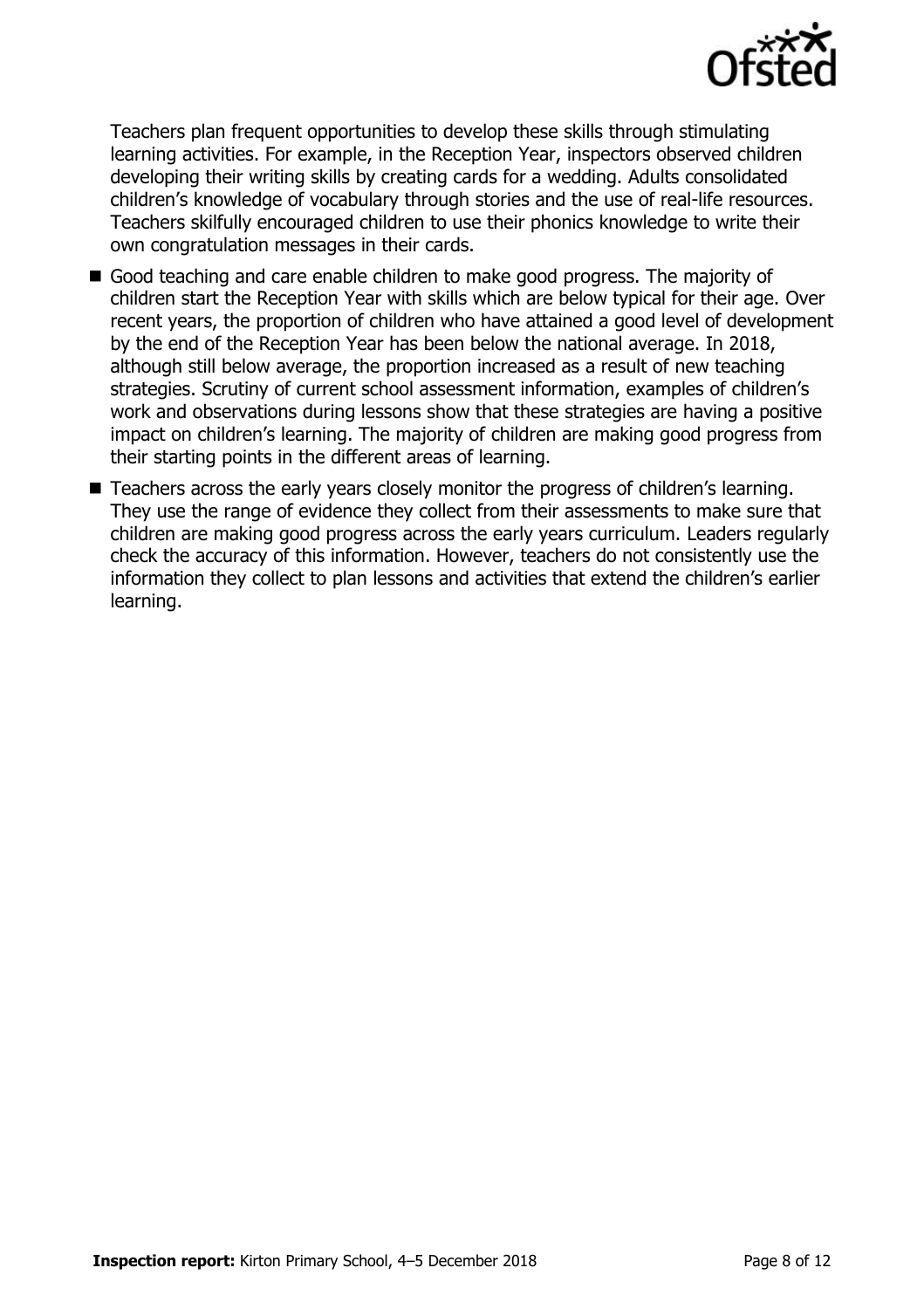

# **School details**

| Unique reference number | 120415       |
|-------------------------|--------------|
| Local authority         | Lincolnshire |
| Inspection number       | 10056195     |

This inspection of the school was carried out under section 5 of the Education Act 2005.

| Type of school                      | Nursery and primary                  |
|-------------------------------------|--------------------------------------|
| School category                     | Community                            |
| Age range of pupils                 | 3 to 11                              |
| <b>Gender of pupils</b>             | Mixed                                |
| Number of pupils on the school roll | 525                                  |
| Appropriate authority               | The governing body                   |
| Chair                               | Mr Paul Holmes                       |
| <b>Executive headteacher</b>        | <b>Mrs Nicky Donley</b>              |
| Telephone number                    | 01205 722236                         |
| Website                             | www.kirton-boston.lincs.sch.uk       |
| Email address                       | enquiries@parliamentfederation.co.uk |
| Date of previous inspection         | 6 June 2018                          |

### **Information about this school**

- The school is larger than the average-sized primary school.
- The proportion of disadvantaged pupils is above the national average.
- The proportions of pupils from minority ethnic backgrounds and of pupils who speak English as an additional language are in line with those seen nationally.
- The proportion of pupils with SEND is above the national average.
- The school works closely in a formal partnership to support school improvement with Kirton Primary School and across the other schools in the partnership.
- The school works with the Connect Teaching School Alliance and the Lincolnshire Learning Partnership, as well as the local authority, to access training for staff and to share good practice.
- The school is a member of the Parliament Federation with Boston Nursery School. The executive headteacher is also executive headteacher of Boston Nursery School.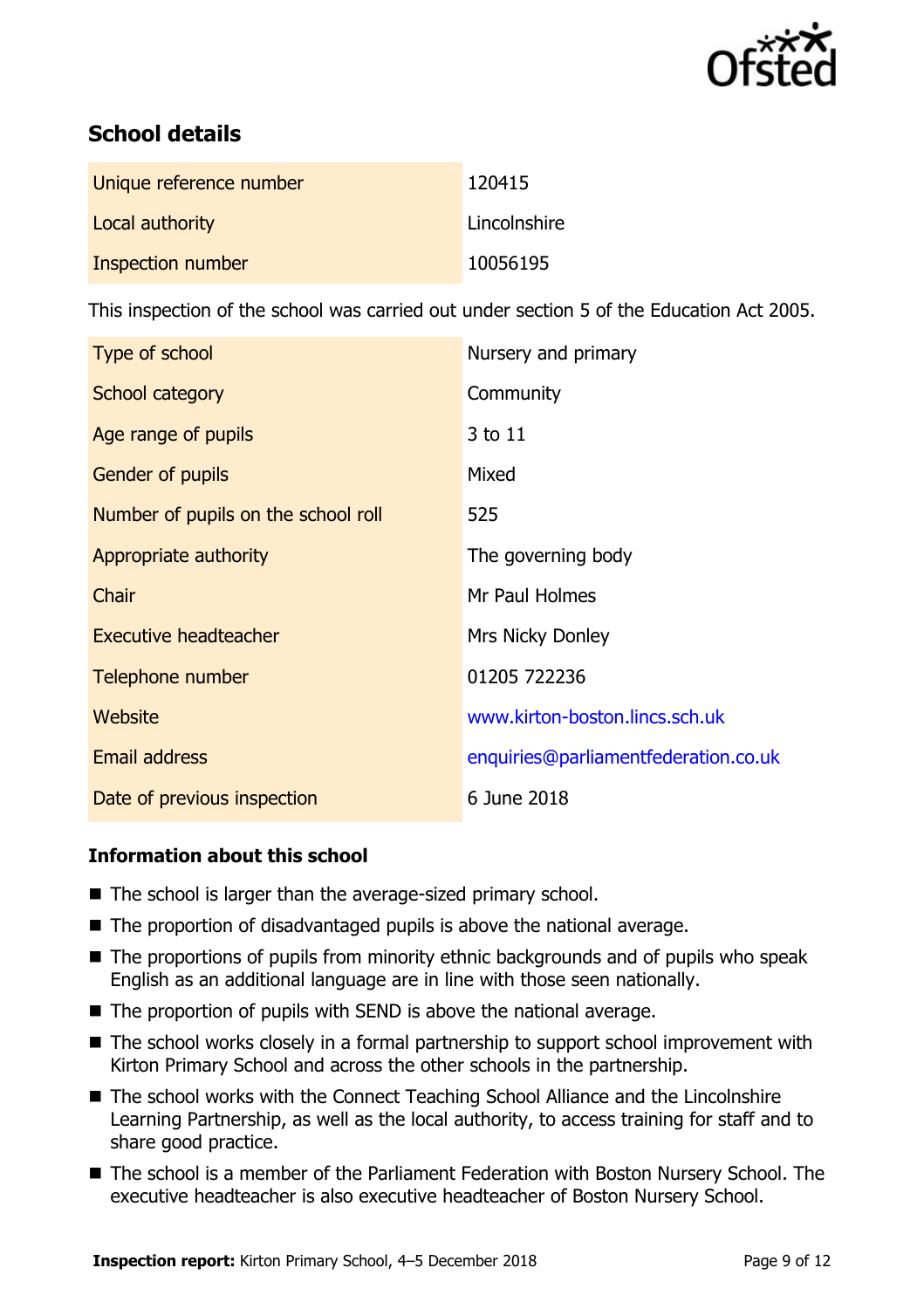

■ The school has received several awards, including the Silver Sports Award, the Primary Quality Mark for Science and the Community Education Award for Money Management and was awarded status as a Centre of Excellence for Financial Education.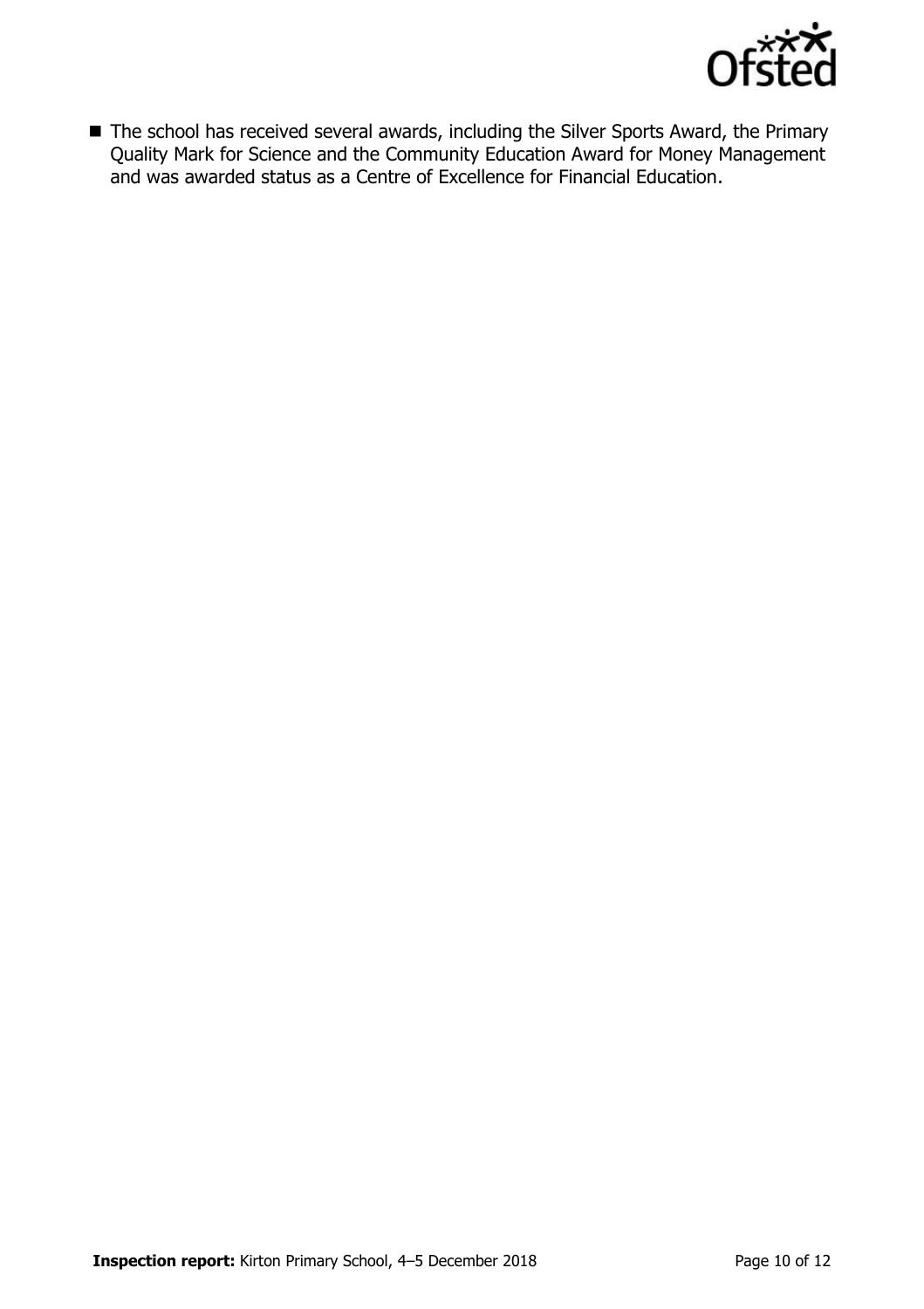

## **Information about this inspection**

- Inspectors observed teaching in all year groups. They observed the teaching of reading and listened to pupils reading. Inspectors talked to pupils about their school and looked at examples of pupils' work.
- Inspectors held meetings with the executive headteacher, head of school, deputy headteacher, the coordinator for pupils with SEND and several middle leaders including those for English and mathematics. The lead inspector met with members of the governing body and had a telephone conversation with a representative from the local authority.
- **Inspectors spoke with parents informally at the start of the school day. They took** account of the 50 responses to the Ofsted online questionnaire (Parent View) and the 29 responses to Ofsted's online questionnaires for staff. There were no responses to Ofsted's online questionnaires for pupils.
- Inspectors looked at a range of documents, including: the school's self-evaluation of current performance and plans for improvement; the school's most recent information on the achievement and progress of pupils; information relating to the safeguarding of pupils; information about the behaviour management of pupils; information relating to the school's use of the pupil premium funding and funding for pupils with SEND; the school's most recent information relating to the attendance of pupils; and minutes from meetings of the governing body.

#### **Inspection team**

| Stephanie Innes-Taylor, lead inspector | Her Majesty's Inspector |
|----------------------------------------|-------------------------|
| Joanna Hall                            | Ofsted Inspector        |
| <b>Heather Hawkes</b>                  | Ofsted Inspector        |